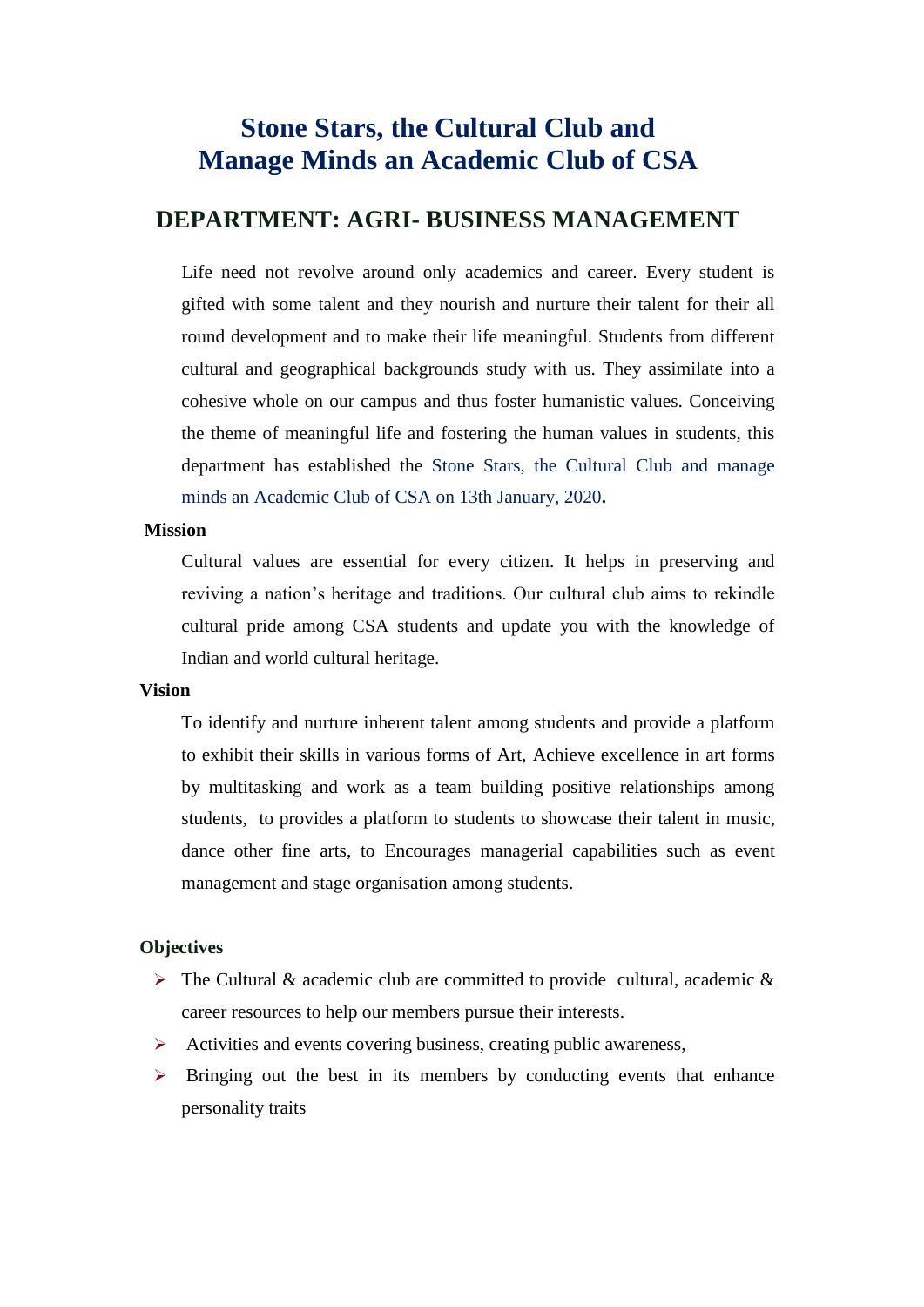## **Stone Stars, the Cultural Club**

**Activities:** The club organizes various cultural activities viz., Classical vocal (solo), Western vocal (Solo), Indian group song, Western group song, Light vocal (solo),Indian Group Dance, Classical dance, Contemporary/ Free style, Mad Ads, Cartooning, Painting, Rangoli, Collage, BNM Idol, Debate Competition, Photography as per academic calendar to inculcate a sense of belongingness, team work, coordination & amiability. The club wants to be a symbol of 'unity in diversity' and is open to every member of CSA community.

#### Academic and Cultural excellence : **Established** two clubs

## 1. Stone Stars', The Cultural Club of CSA

- + Life need not revolve around only academics and career. Every student is gifted with some talent and they nourish and nurture their talent for their all round development and to make their life meaningful.
- 4 Cultural values are essential for every citizen. It helps in preserving and reviving a nation's heritage and traditions. Our cultural club aims to rekindle cultural pride among CSA students.



### **Manage Minds an Academic Club**

### **Activities:**

Extra mural/Guest Lectures, Website & Discussion Forums for agritechnology/industries, Seminar/symposium/conference, Current Topics, Case Study Competitions, Agri Management Events, Industrial/ academic Tour.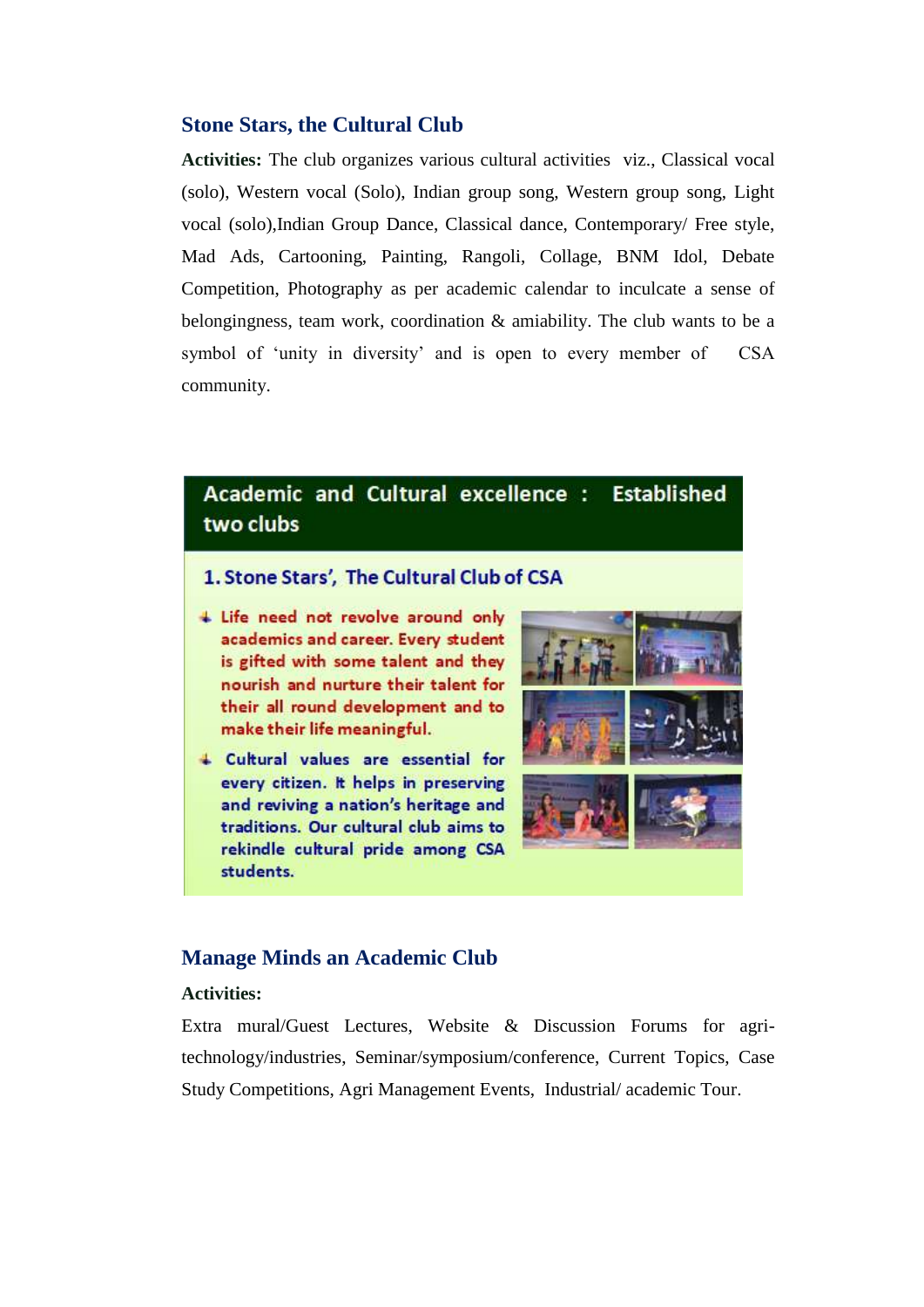# 2. Manage Minds Academic Club of CSA

- 4 The academic club is committed to provide academic & career resources to help our members pursue their interests.
- + Activities and events covering business, creating public awareness.
- + Bringing out the best in its members by conducting events that enhance personality traits







## Events organized by Department

**Students' - Industries interactive interface on Cultural & Academic fest for fresher's** *Jointly Organized by* **ICAR-NAHEP, Stone Stars-Cultural Club & Manage Mind-Academic Clubs,***Chandra Shekhar Azad University of Agriculture and Technology,* **Kanpur, during ,December 19 - 21, 2020.**